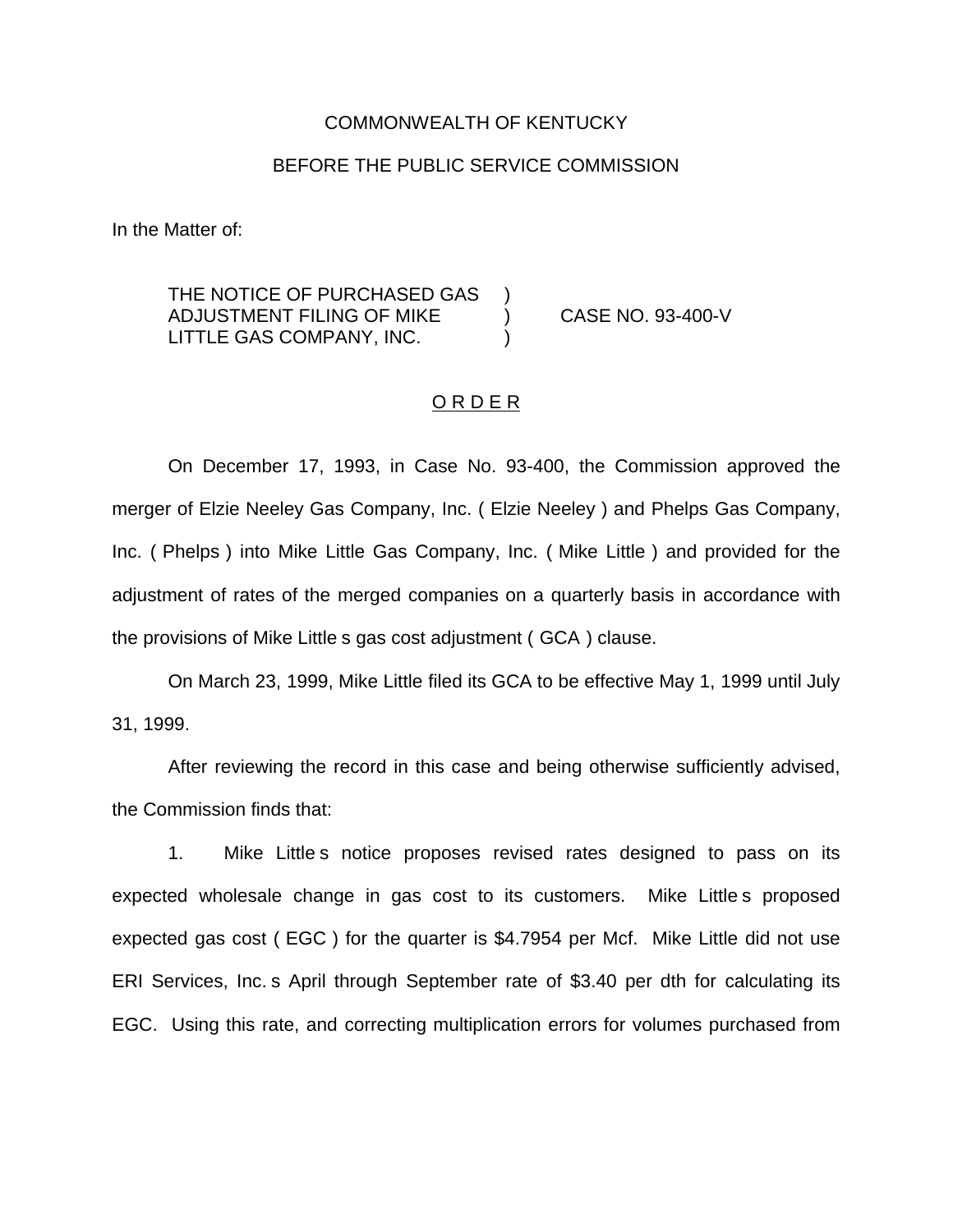Columbia Gas of Kentucky, yields an EGC of \$4.4226, a decrease of 33.78 cents per Mcf from the previous EGC.

2. Mike Little s notice sets out no current quarter refund adjustment ( RA ), and it had no RAs remaining from previous quarters.

3. Mike Little s notice sets out a current quarter actual adjustment ( AA ) of 3.05 cents per Mcf to collect under-recovered gas cost from November and December 1998, and January 1999. The total AA of 13.14 cents per Mcf reflects the net underrecovery of the combined system for the current and previous three quarters, and represents an increase of 12.98 cents per Mcf over the previous AA.

4. These adjustments produce a gas cost recovery rate ( GCR ) of \$4.5540 per Mcf, 20.80 cents per Mcf less than the prior rate.

5. The rate adjustments in the Appendix to this Order are fair, just, and reasonable, in the public interest, and should be effective for gas supplied on and after May 1, 1999.

IT IS THEREFORE ORDERED that:

1. The rates proposed by Mike Little are denied.

2. The rates in the attached Appendix are fair, just, and reasonable and are effective for gas supplied on and after May 1, 1999.

3. Within 30 days of the date of this Order, Mike Little shall file with the Commission its revised tariffs setting out the rates authorized in this Order.

-2-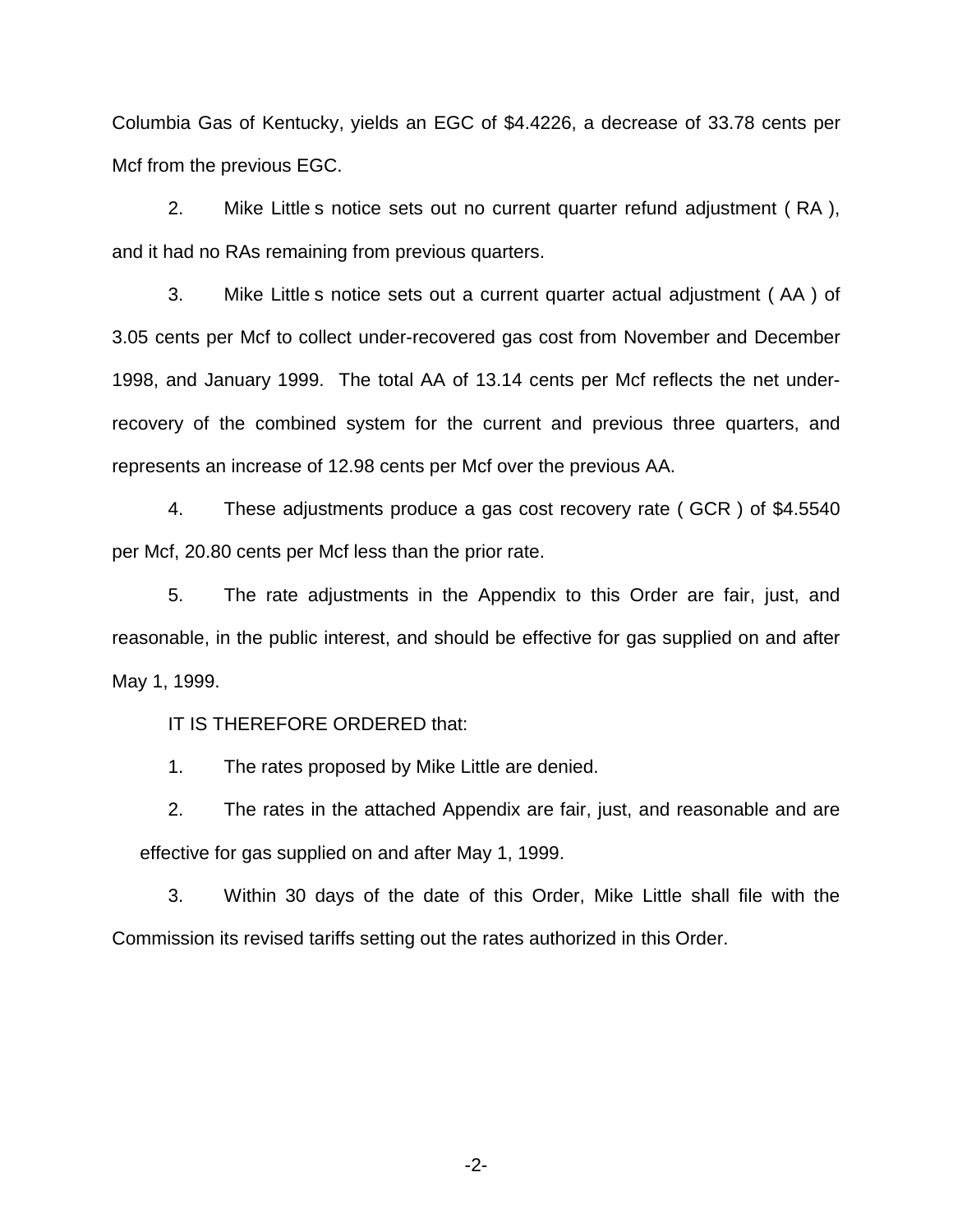Done at Frankfort, Kentucky, this 22<sup>nd</sup> day of April, 1999.

By the Commission

ATTEST:

\_\_\_\_\_\_\_\_\_\_\_\_\_\_\_\_\_\_\_ Executive Director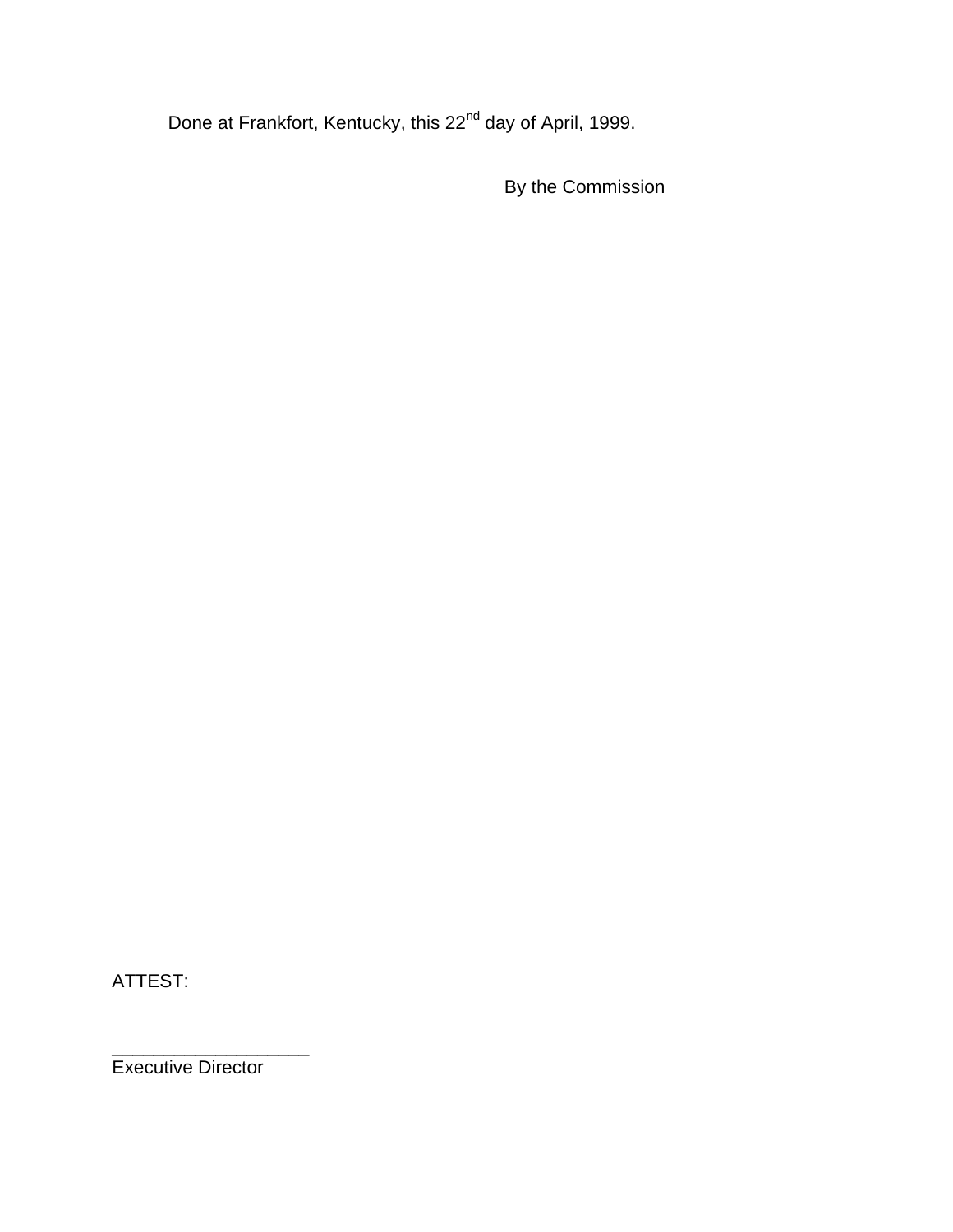## APPENDIX

# APPENDIX TO AN ORDER OF THE KENTUCKY PUBLIC SERVICE COMMISSION IN CASE NO. 93-400-V DATED APRIL 22, 1999

The following rates and charges are prescribed for the customers in the area served by Mike Little Gas Company, Inc. All other rates and charges not specifically mentioned herein shall remain the same as those in effect under authority of this Commission prior to the date of this Order.

#### Monthly:

|            |                          | <b>Base Rate</b>   | <b>Gas Cost</b><br>Recovery<br>Rate | Total              |
|------------|--------------------------|--------------------|-------------------------------------|--------------------|
| Over 1 Mcf | First 1 Mcf Minimum Bill | \$2.8211<br>2.6040 | \$4.5540<br>4.5540                  | \$7.3751<br>7.1580 |

# RATES FOR CUSTOMERS FORMERLY SERVED BY ELZIE NEELEY GAS COMPANY

#### **Monthly**

|            |                          |                  | <b>Gas Cost</b><br>Recovery |          |
|------------|--------------------------|------------------|-----------------------------|----------|
|            |                          | <b>Base Rate</b> | Rate                        | Total    |
|            | First 1 Mcf Minimum Bill | \$3.4984         | \$4.5540                    | \$8.0524 |
| Over 1 Mcf |                          | 2.4658           | 4.5540                      | 7.0198   |

#### RATES FOR CUSTOMERS FORMERLY SERVED BY PHELPS GAS COMPANY

## **Monthly**

|            |                          |                  | <b>Gas Cost</b><br>Recovery |          |
|------------|--------------------------|------------------|-----------------------------|----------|
|            |                          | <b>Base Rate</b> | Rate                        | Total    |
|            | First 1 Mcf Minimum Bill | \$4.3971         | \$4.5540                    | \$8.9511 |
| Over 1 Mcf |                          | 2.7670           | 4.5540                      | 7.3210   |